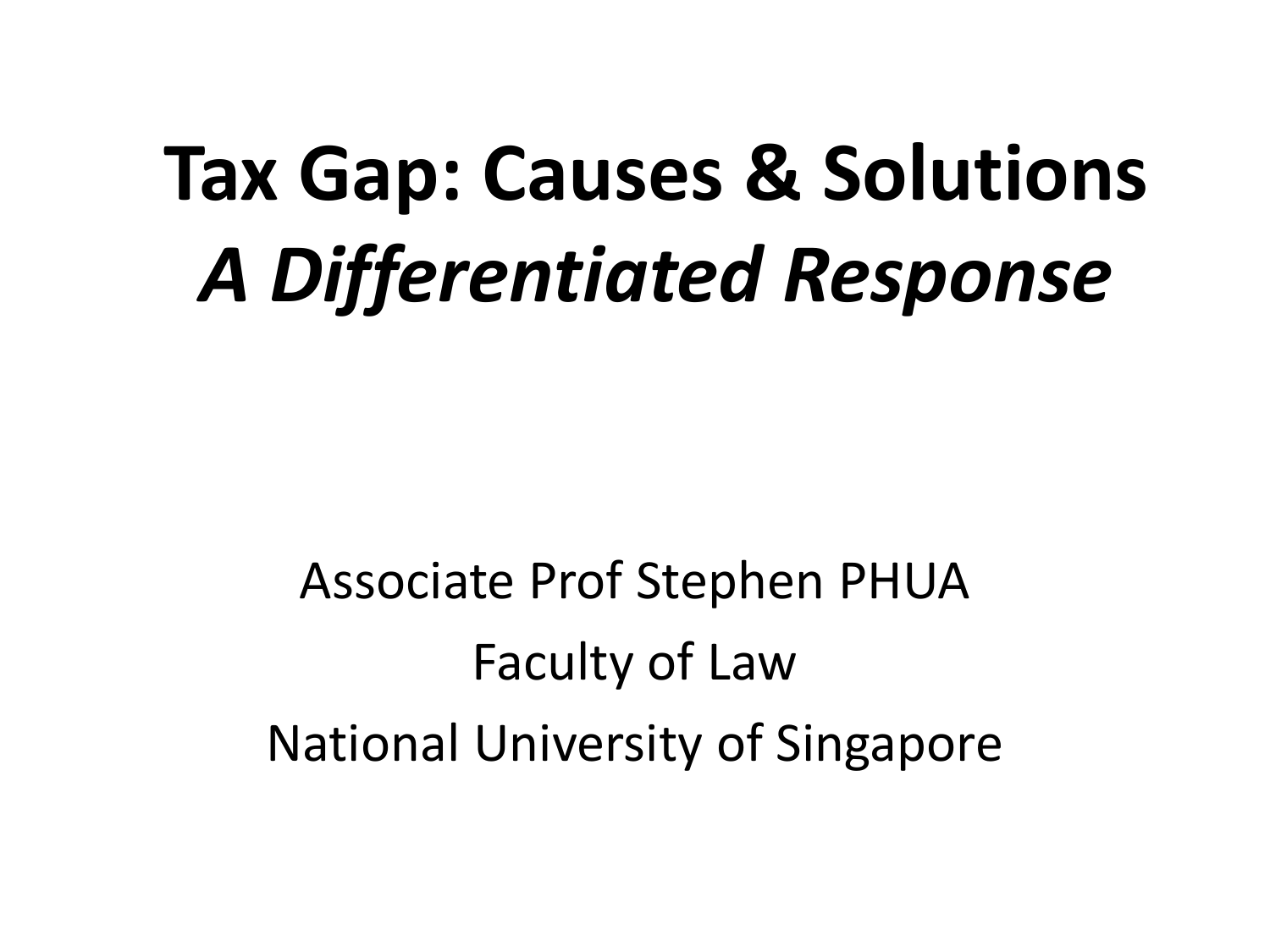#### **Developmental Interdependencies**

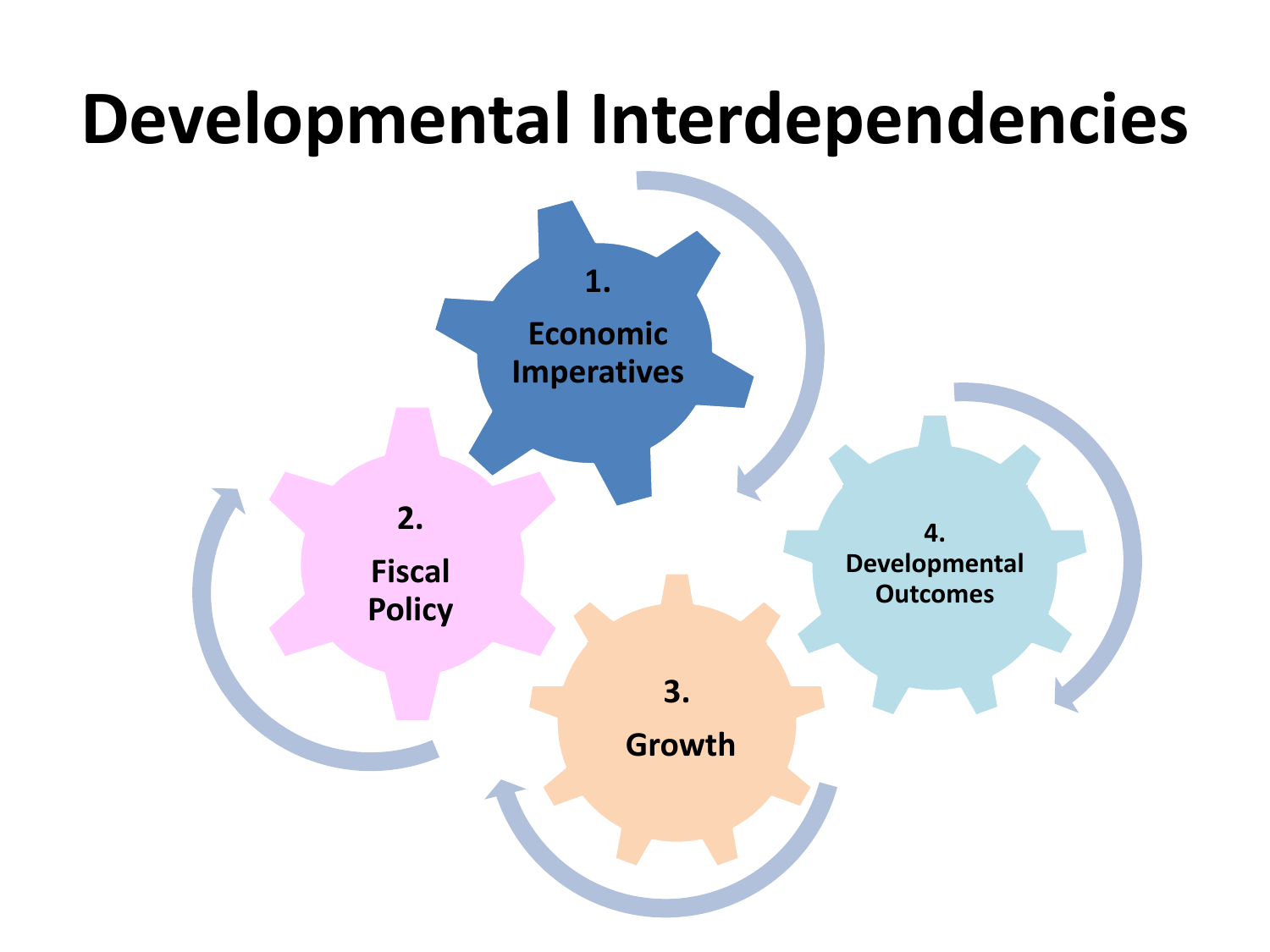#### **Key Drivers of Economic Imperatives**

**4.**  Trade & Investment Competition ace Disto **FISCAL**: Replace Distortive Taxes Tax Gaps: TP & Evasion **1. Economic ECONOMIC**: Income Stagnation; **POLITICAL**: Political Will & Stability **LEGAL**: Strengthen Rule of Law; Weed out Corruption Reliance on MNC & External Aid Administrative Capacity & Governance Enforcement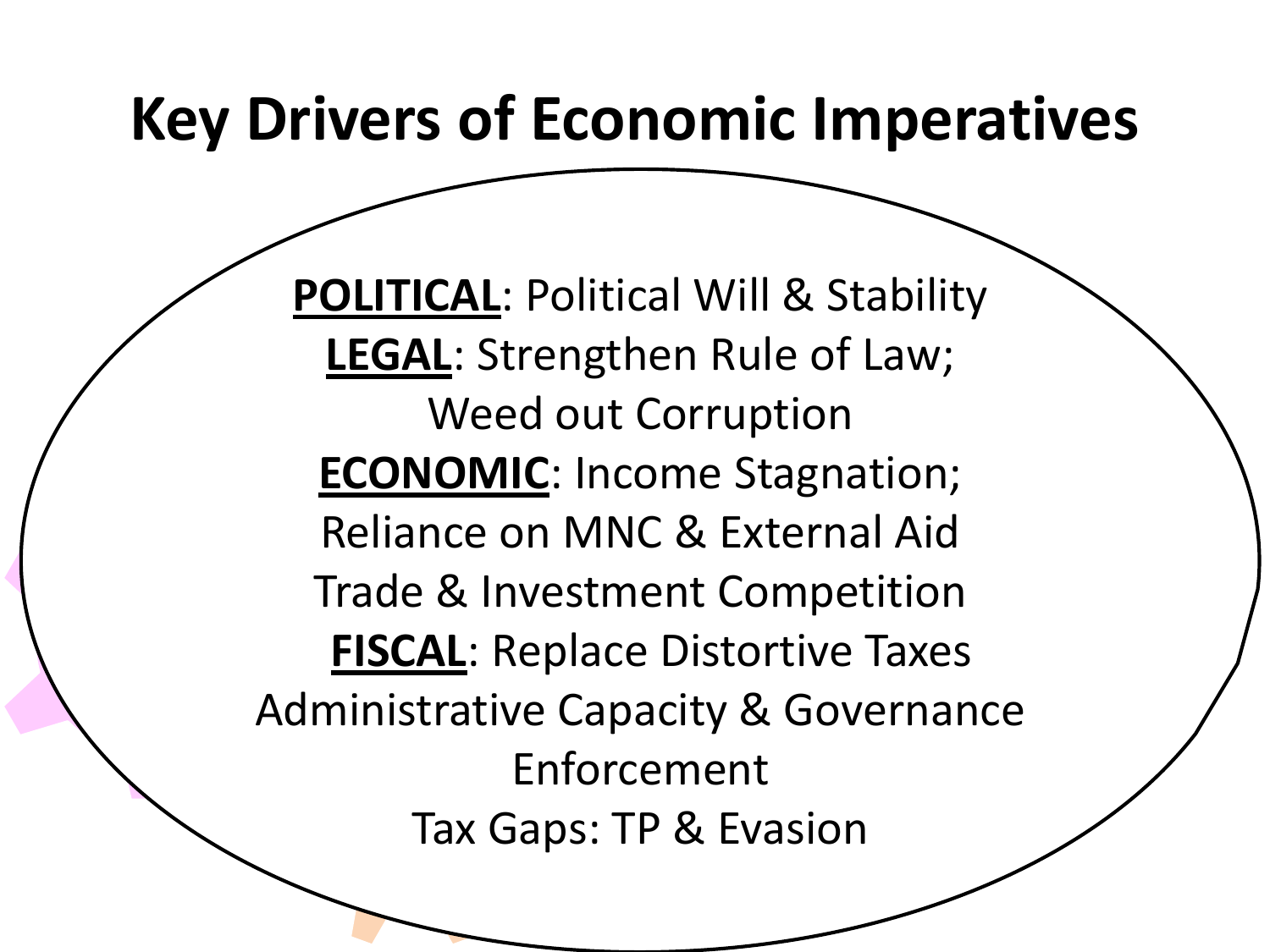#### **Fiscal Sustainability**

**4.**  Vast Size of Informal Sector medes Tax<sup>1</sup> **Outcomes Economic Structure impedes Tax Type Substitution 1. CHALLENGES:** Fiscal Hostage; Reliance on Small **FISCAL POLICY**: Persistent Budget Deficits; High Net Public Debts Tax Base High Tax Expenditures Costly to Collect; Easy to Evade

**3.**  Spending Leakage and Wastage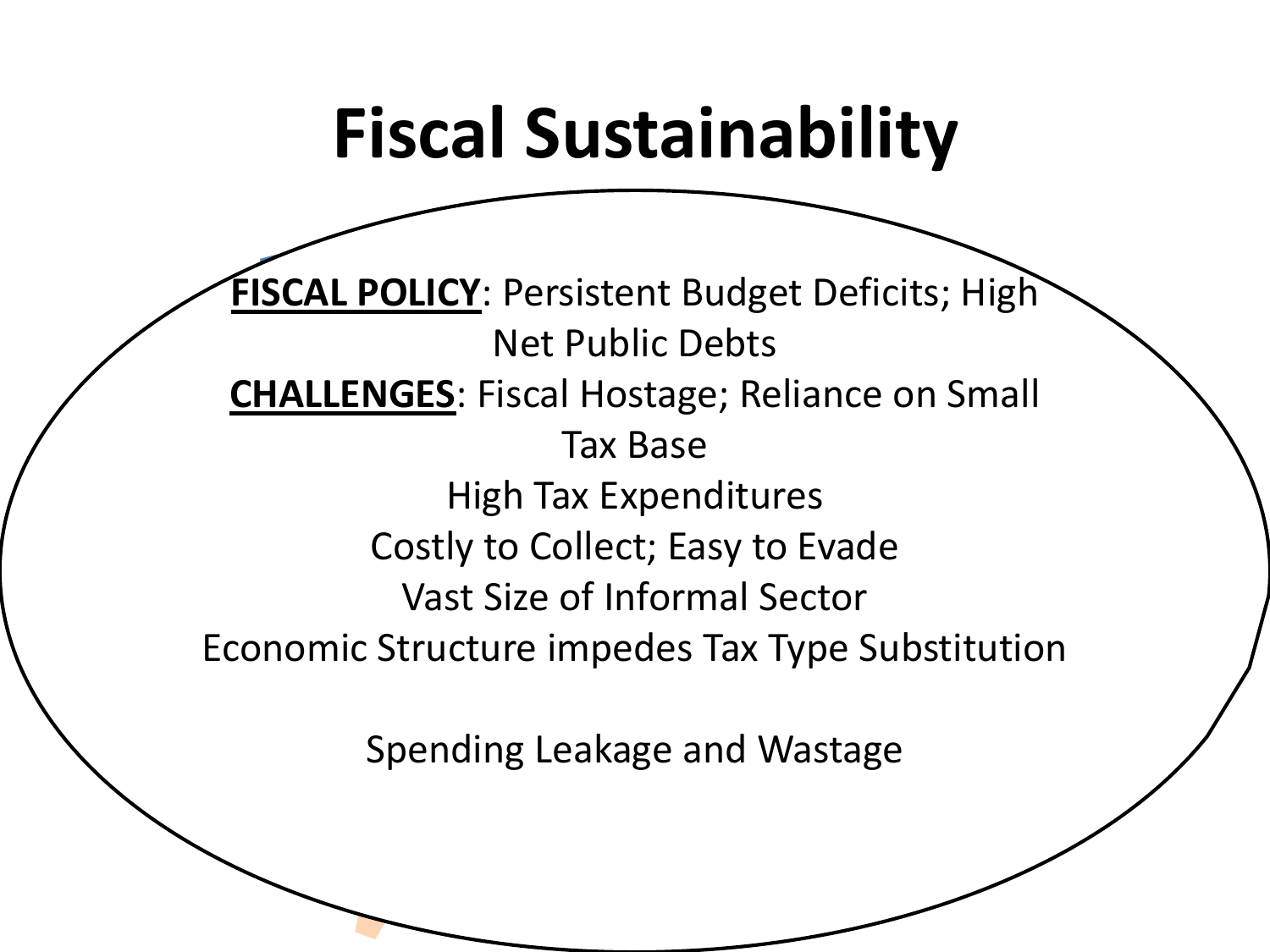### **Ecology of Growth**

**4.**  Reduce Cost: Red Tape and Deadweight Loss op R. Minim Tax Incentives – Design & Minimise Externalities **1. CAPITAL FORMATION**: Both FDI & Domestic **Imperatives NO KILLER FORMULA!** Resources Host Country Determinants Preconditions for Exploitation of FDI Skilled Labour, Strong IPR, **BENEFITS:** Technology Transfer Upgrade of skills Innovation

Stagnation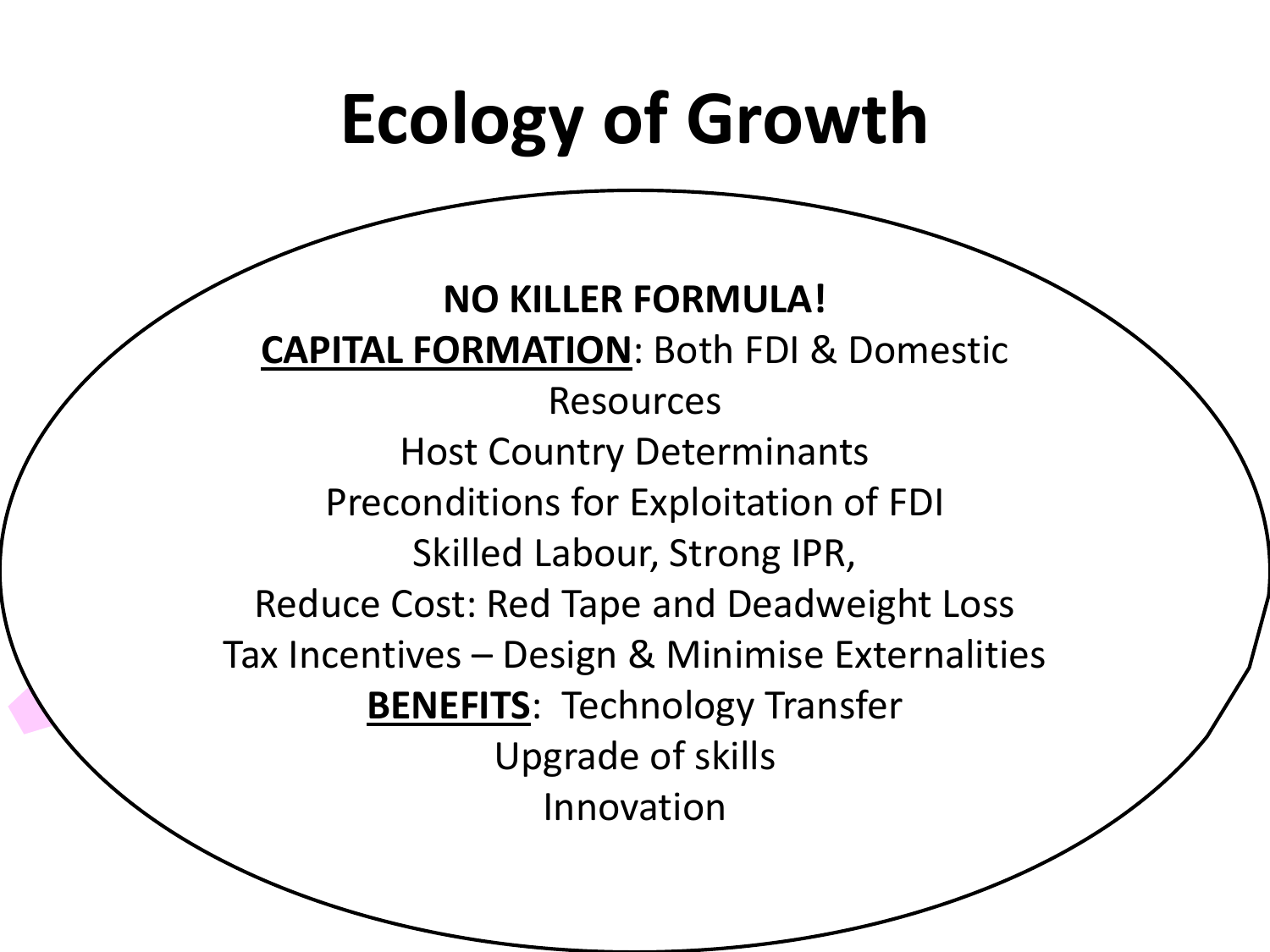#### **Strong Developmental Imperatives**

#### **EDUCATION & TRAINING: Improve Labour** Productivity

**4. Current Spending < Enduring Future Benefits** .<br>المصري المراجع **3. ECONOMICS:** Leverage Comparative Advantage; Strengthen Income Redistribution Support Sectors with High Competitive Edge; Boost Value of Output; New Sources of Growth **FISCAL**: Balanced Budgets; Pick the Winners **SOCIAL**: Increase Infrastructural Investments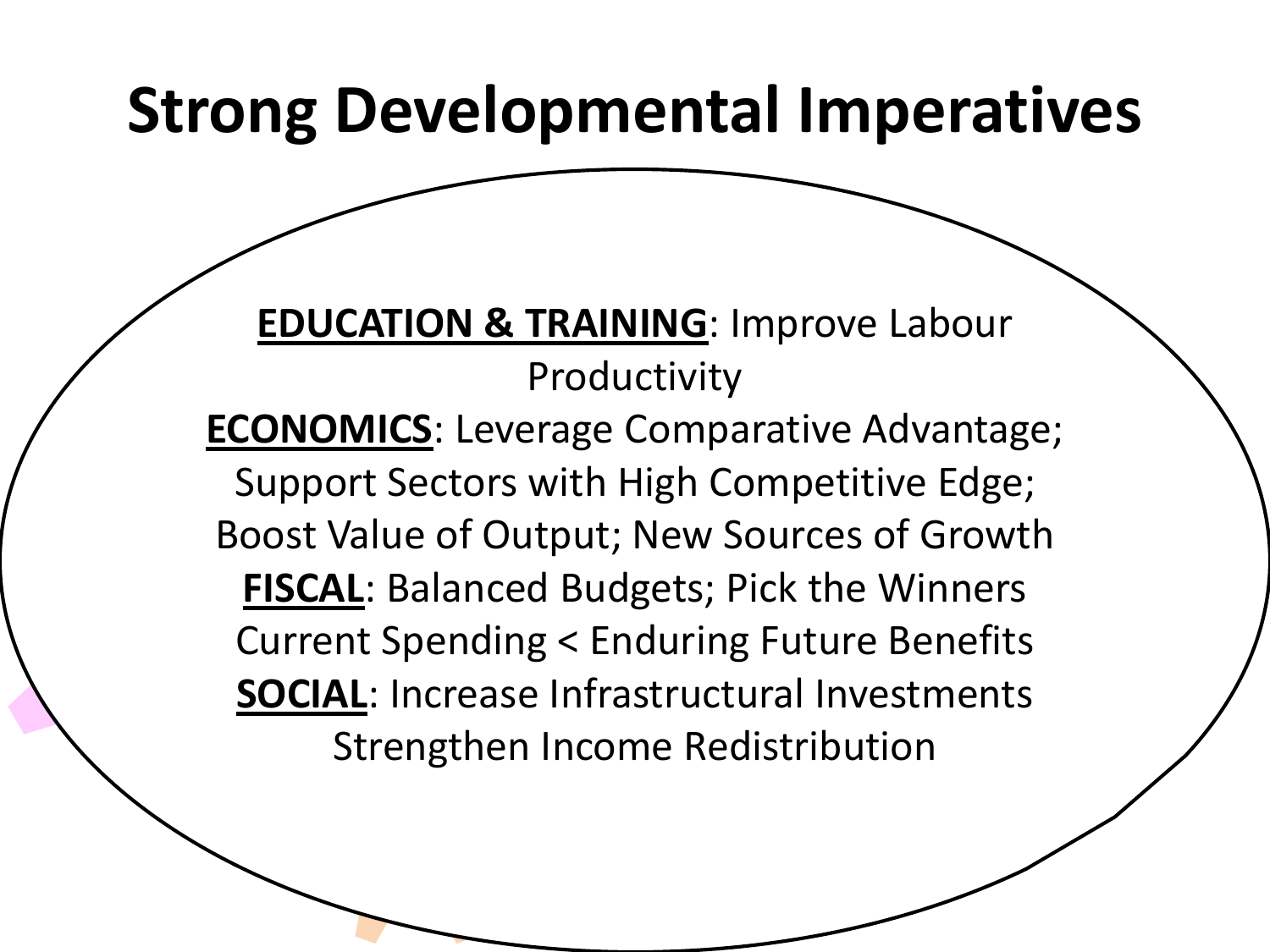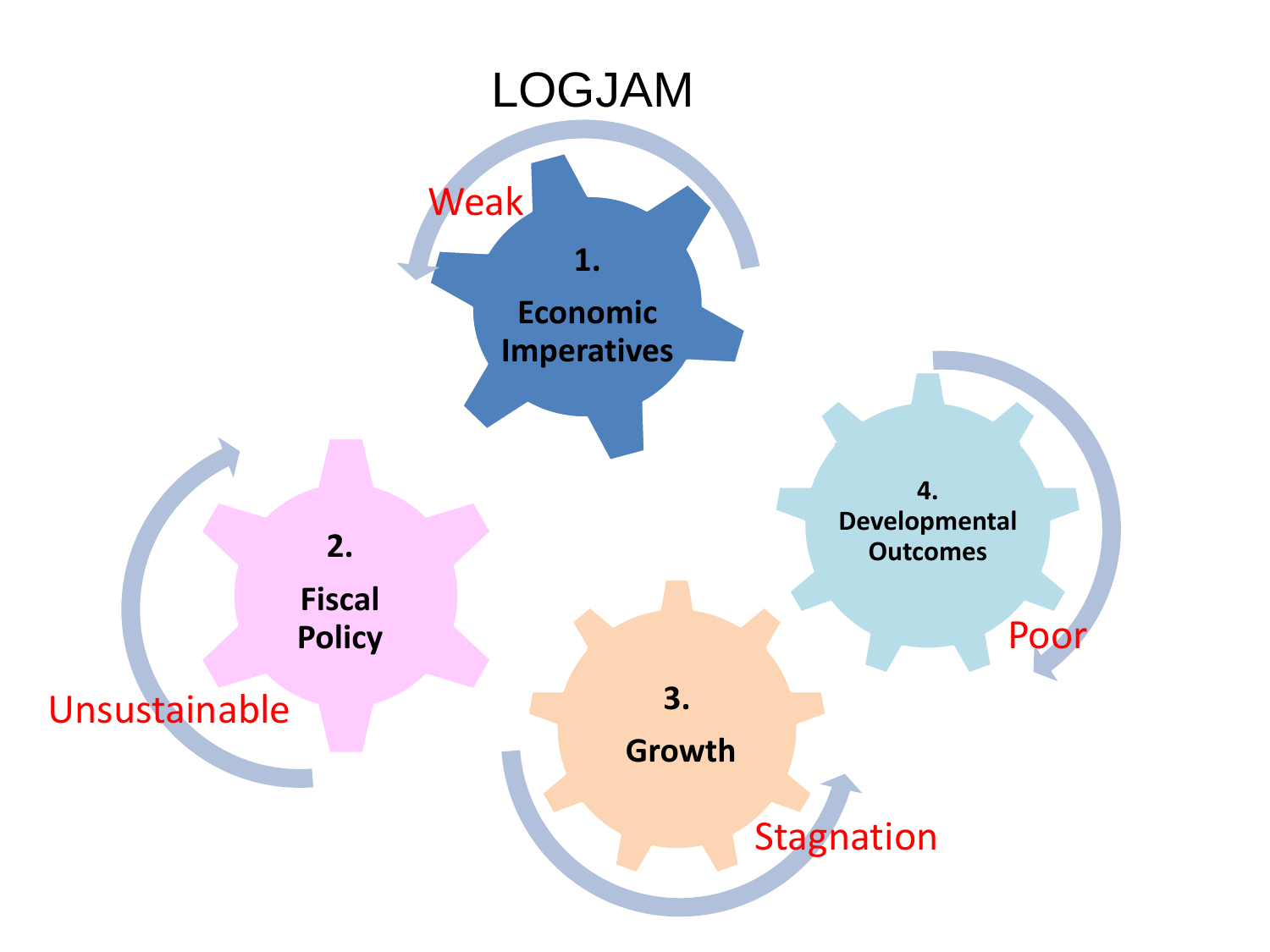# A Case for

## Domestic Resource Mobilization

- Boost DRM to reduce External Dependencies
- **Mischief**:
- Significant "Hard-to-tax" informal sectors
- Weak tax administration and governance
- Lack International Competitiveness
- **Remedy**:
- IMF, OECD and experts: No one-size solution
- Some Prescriptions are Validated: Frankel, Chile Sg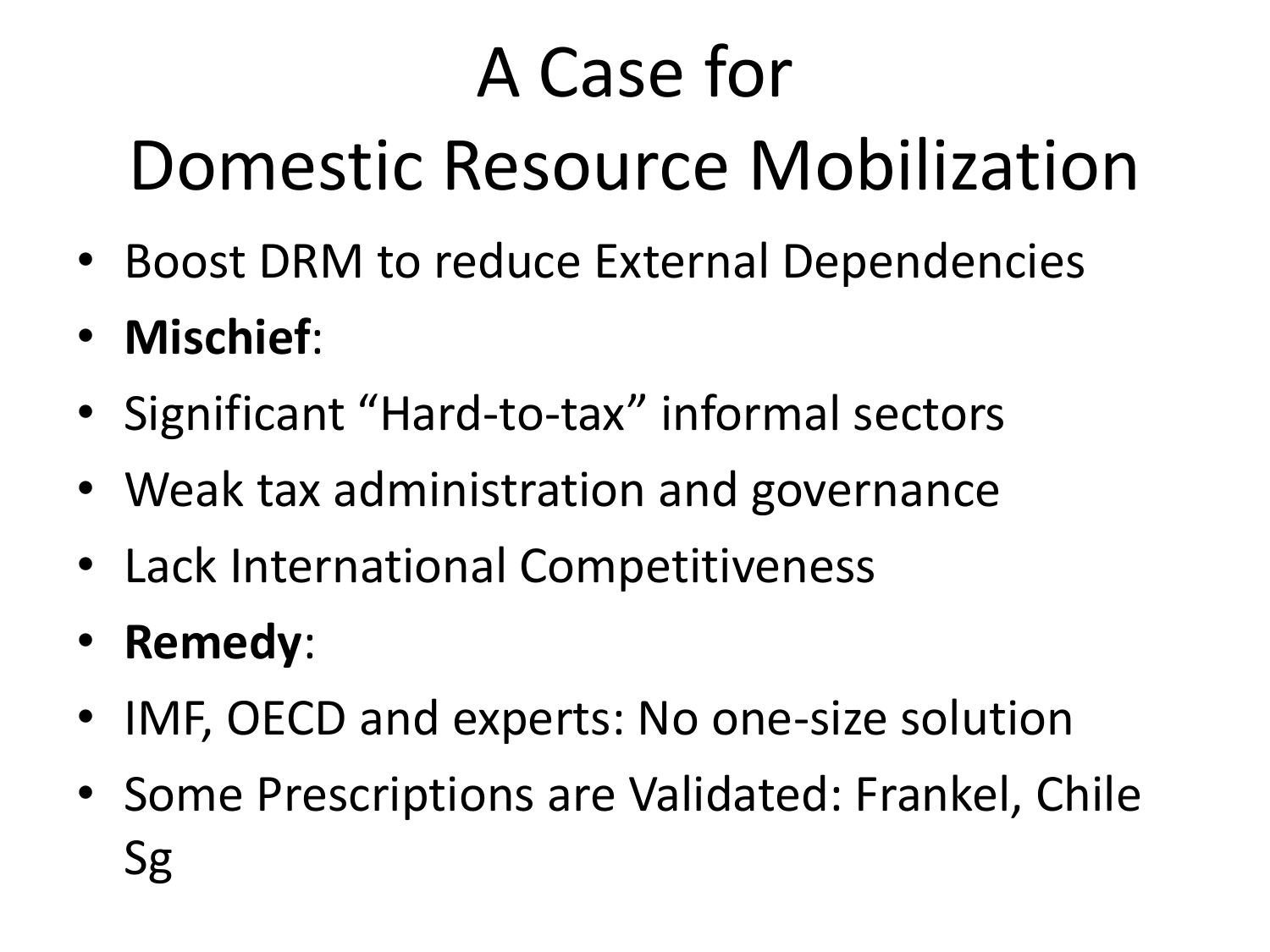#### Singapore Corporate Tax Rate & Revenue: 1949 - 2012



Sources: IRD and IRAS Annual Reports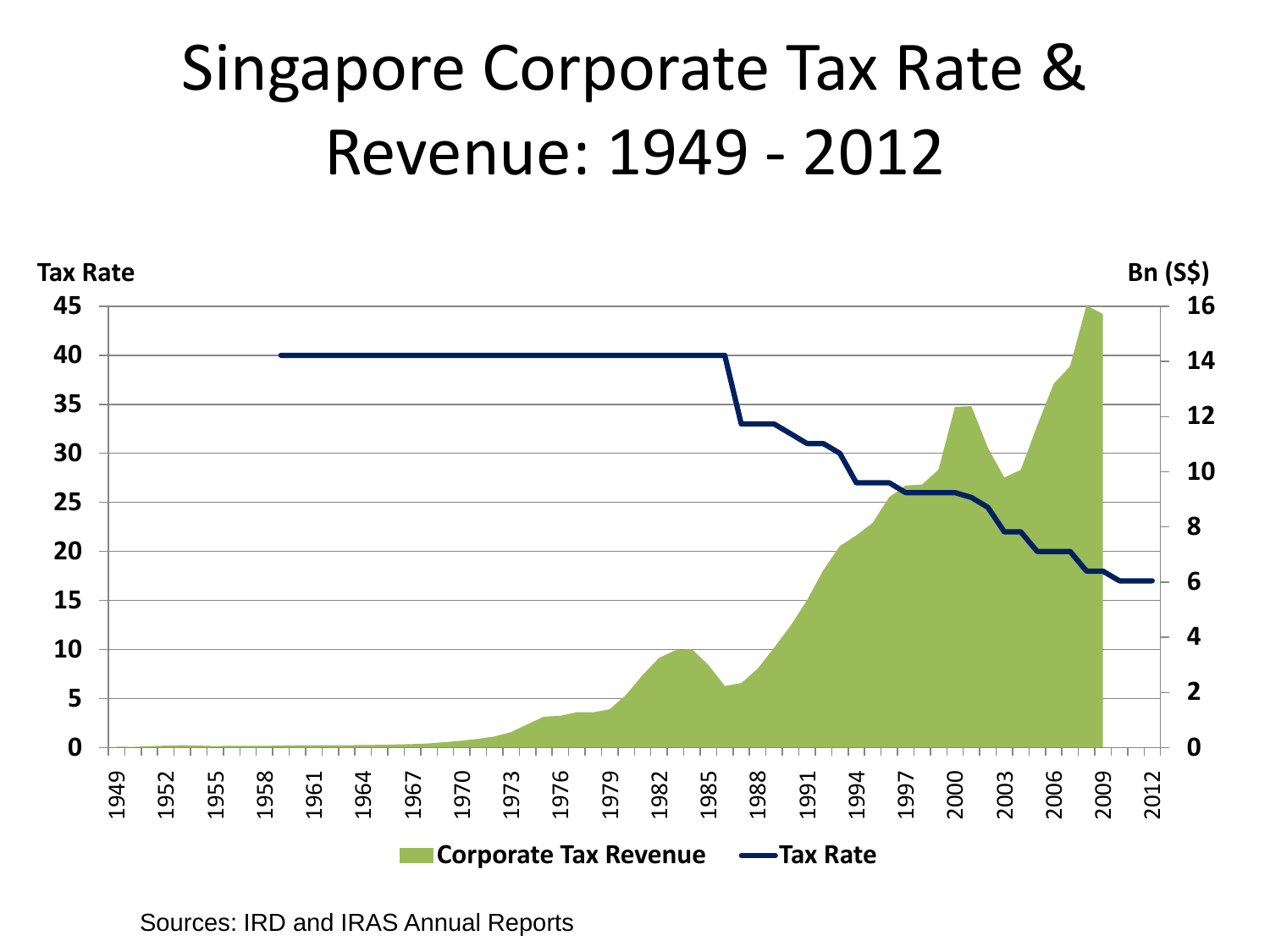#### Change in Tax Revenue Profile

#### **FY1993/4 Tax Revenue**

**FY2009/10 Tax Revenue**



Source: Annual Reports, IRAS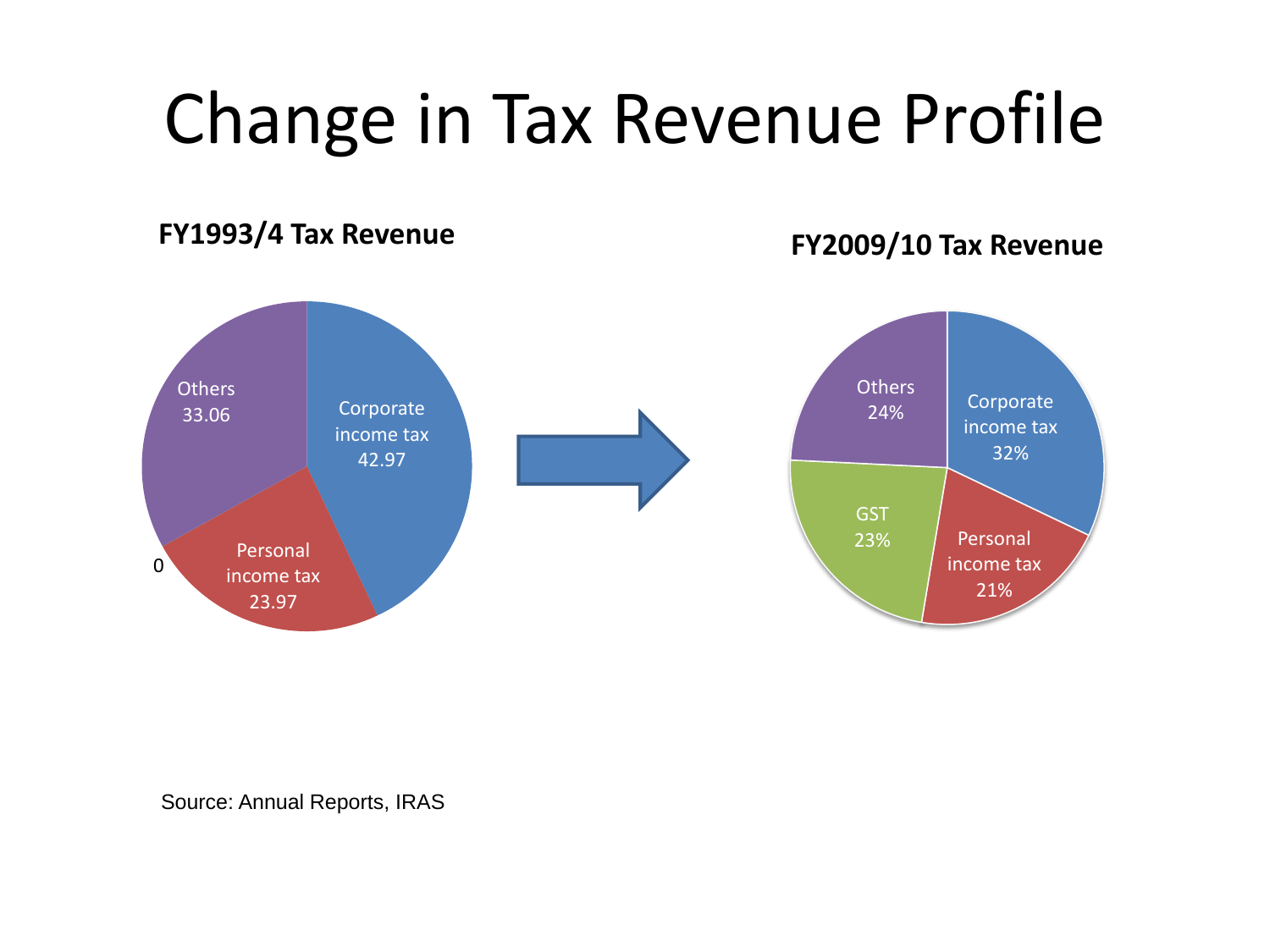# Funding Gap

#### **Tax Revenue & Govt Expenditure as % of GDP**

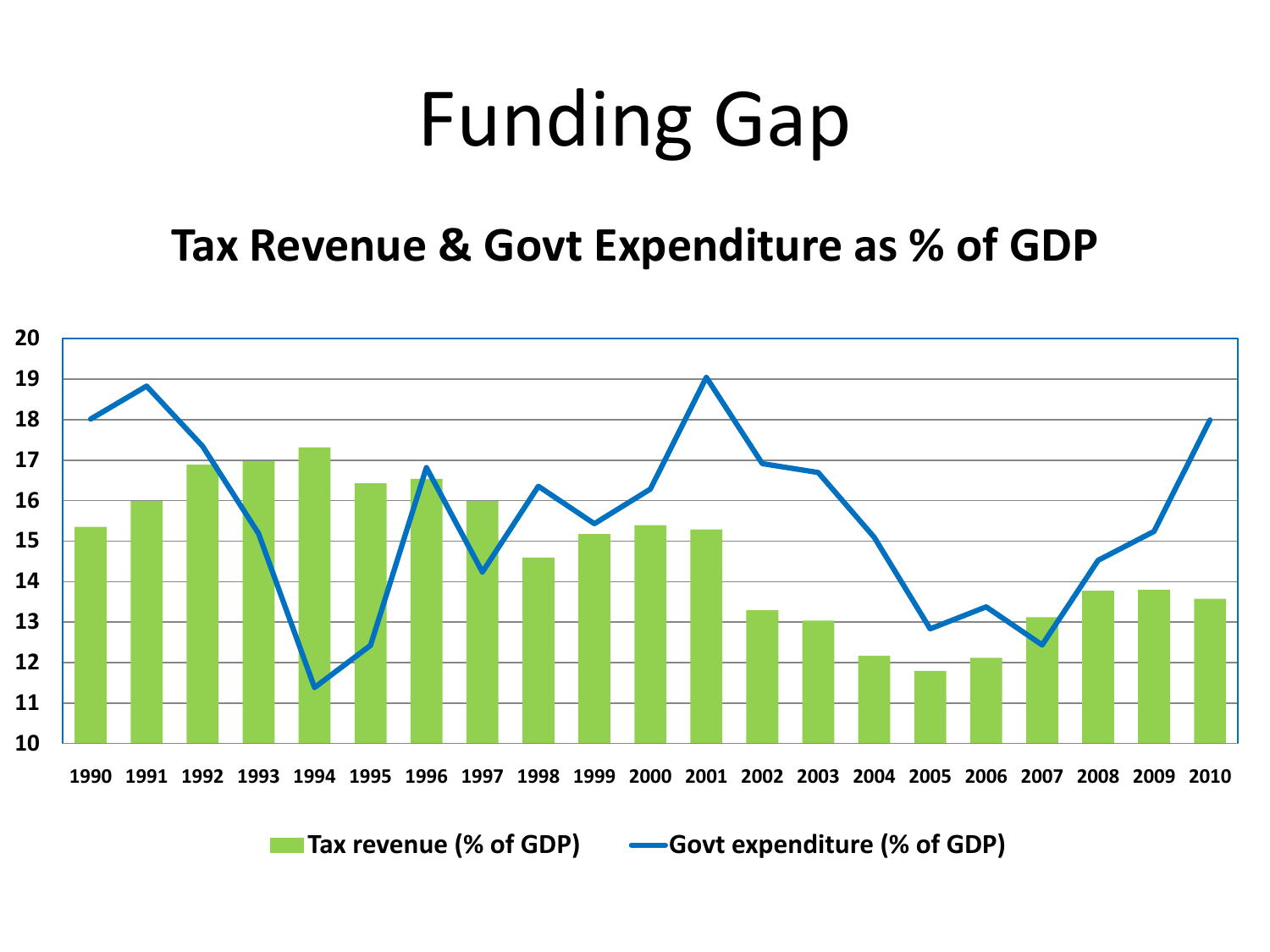#### **Measures to Reduce Income Inequality**

#### **Gini coefficient**



Source: Department of Statistics, Singapore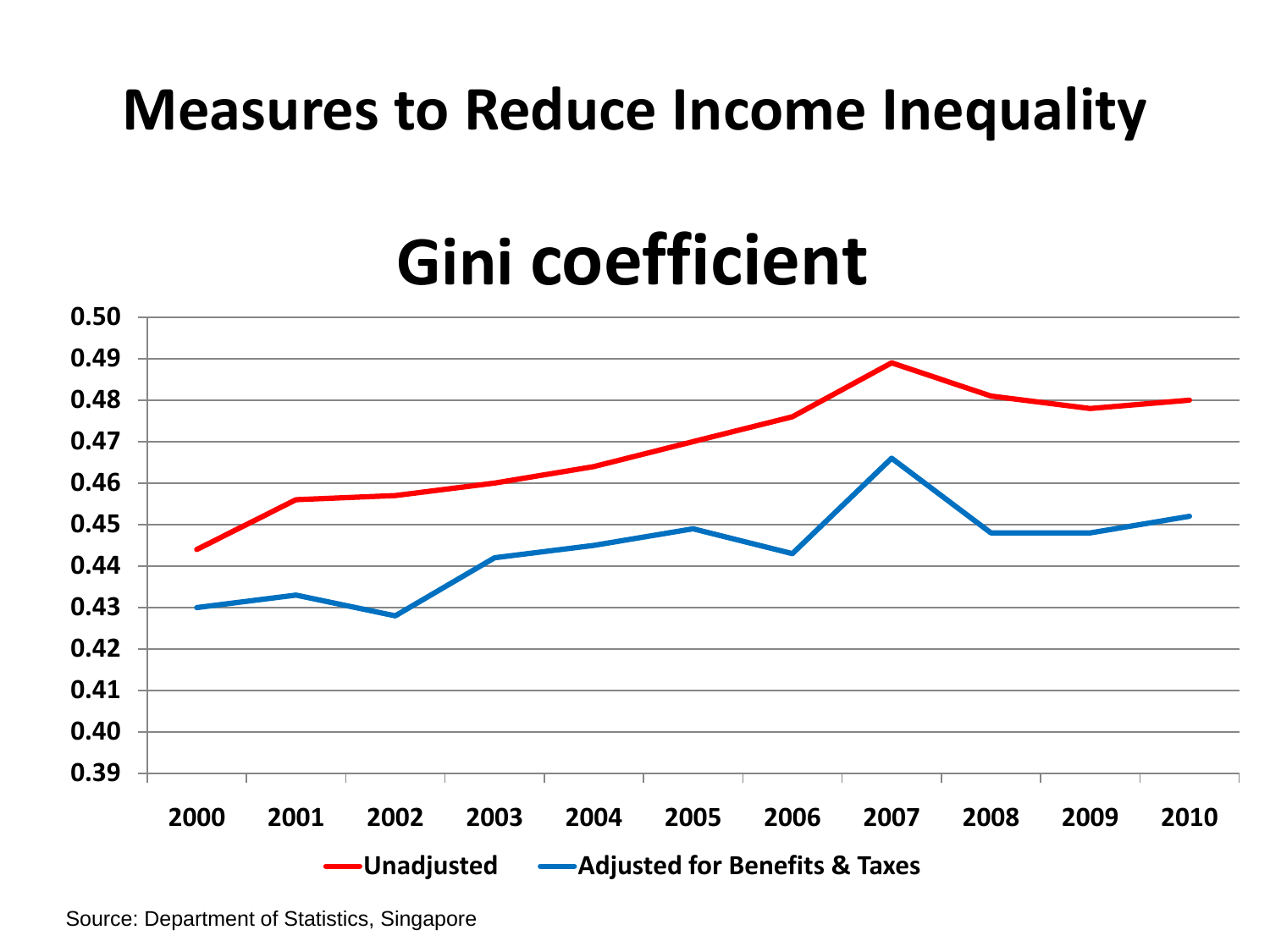#### Increasing Redistributive Demands

**Bnss Special Transfers and Financial Transfers** 



**Special transfers Financial transfers**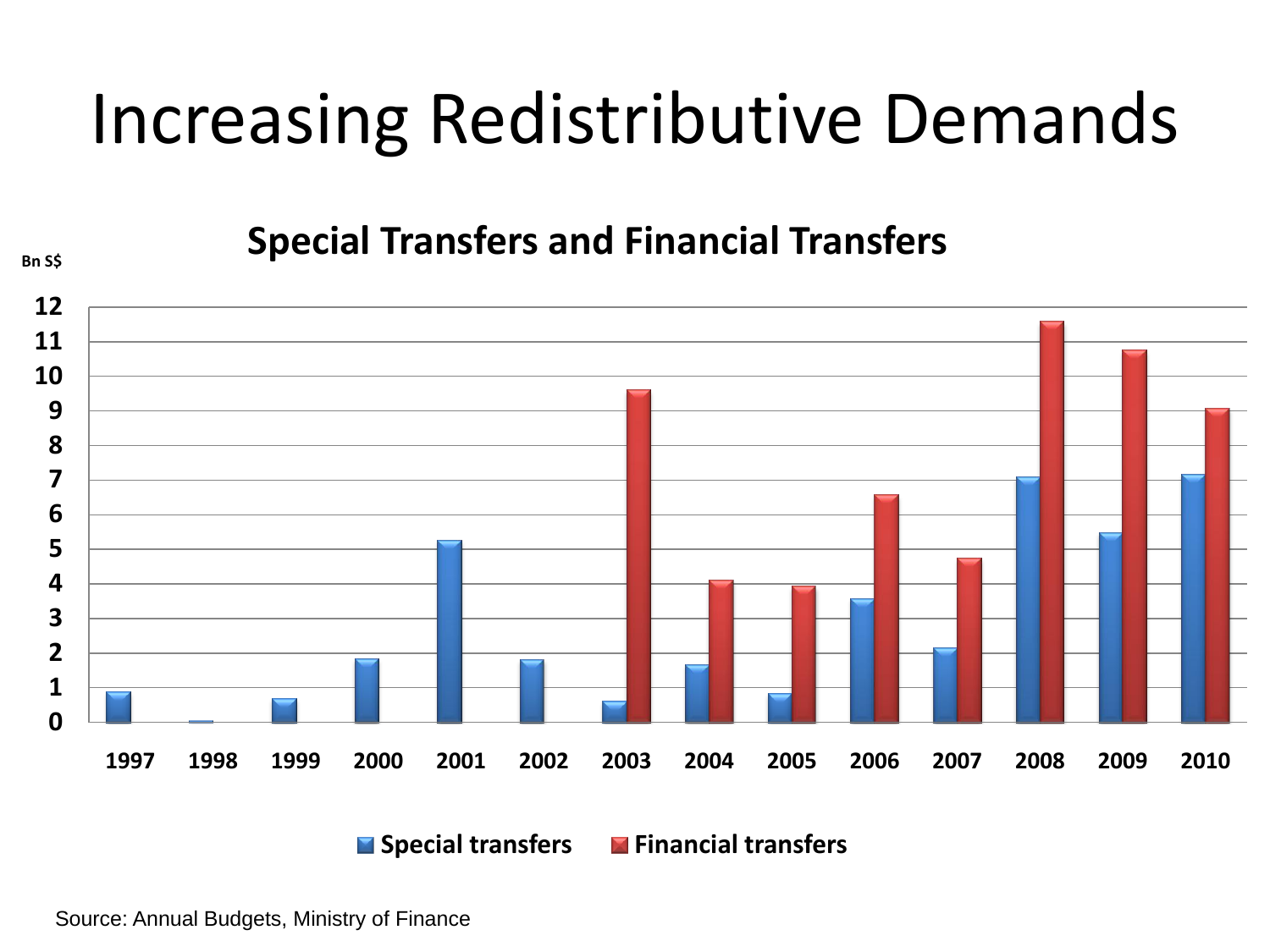Sustainable Growth, Smart Growth and Inclusive Growth

- Europe 2020
- **Sustainable Growth**: Singapore 3<sup>rd</sup> in WCY 2011. Competition, not protection
- **Smart Growth**  Innovation
- 400% deduction for R & D, HR training, Automation, IP creation, Design Projects
- **Inclusive Growth**: Tertiary Education (30% in 2015)
- Important young talents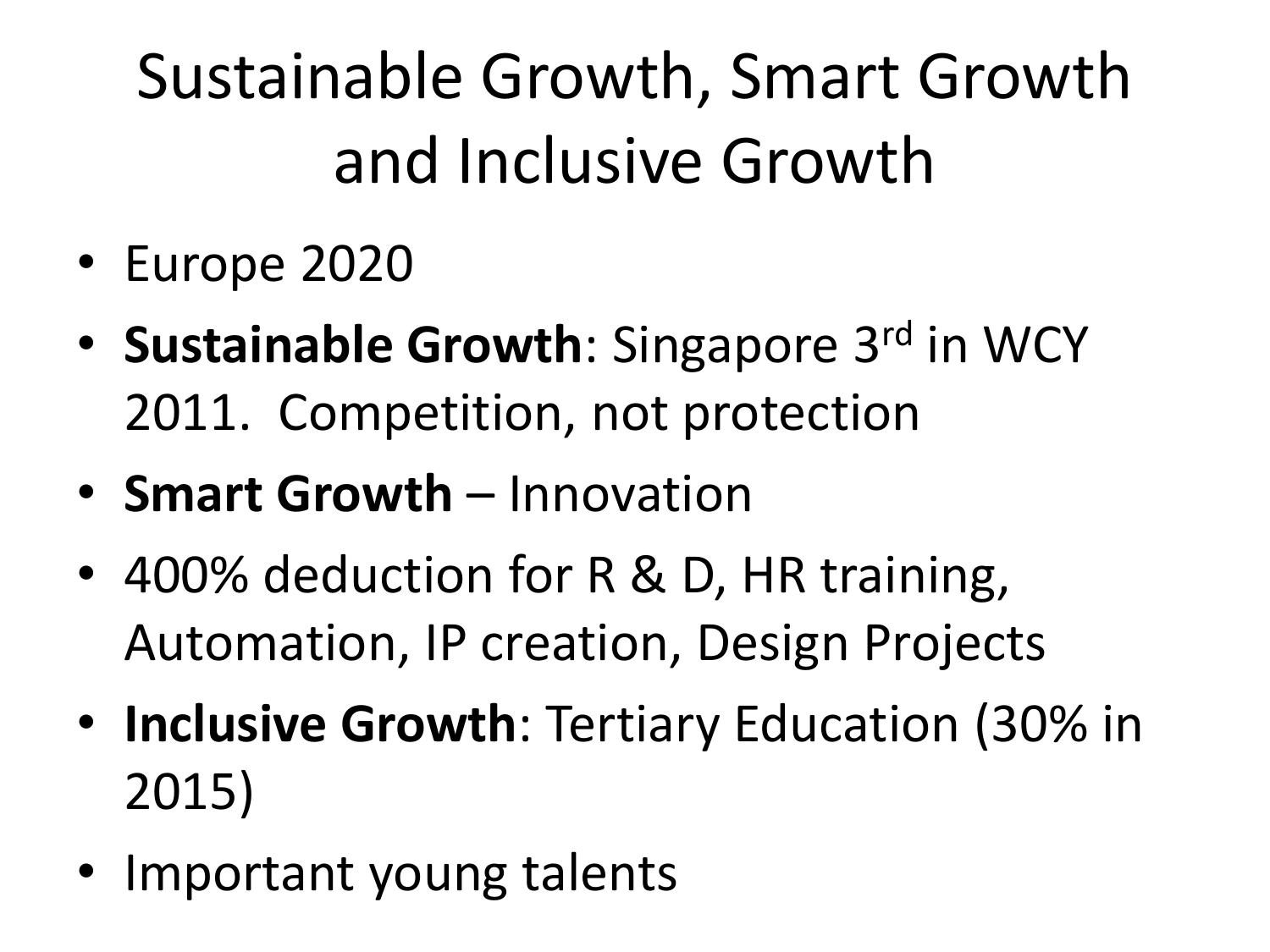# **Restore Fiscal Vitality to Foster Growth**

- Unprecedented fiscal imprudence & financial imbalances limit policy options on divergent ills
- **GOAL**: Low hanging fruit: Tax Gap Reduction
- Rational Behaviour: Maximise Utility
- **STRATEGY**: Differentiated Response to Correct Informational Asymmetry
- **ACTION**: Rectify, Resolve and Compromise
- Taxpayer, Third Party, Insider, International Cooperation